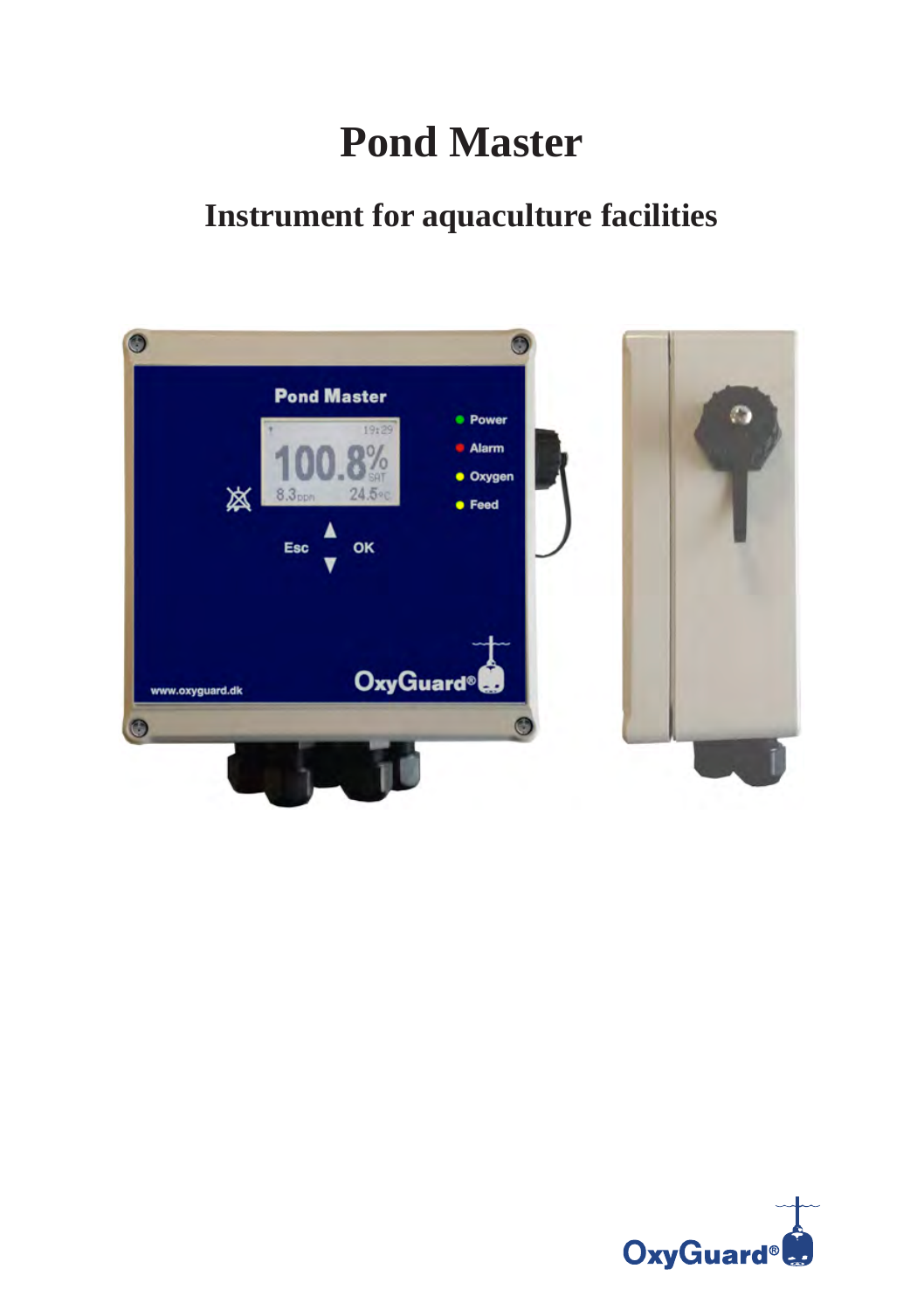#### **POND MASTER**

Pond Master is specifically designed for monitoring and control of oxygen levels in aquaculture facilities such as shrimp farms, carp farms, and other installations with individual ponds.

This unique instrument incorporates advanced technology with an attractive, compact design resulting in a combination of user-friendly operation, accuracy, low maintenance needs and affordability.

> **Pond Maste** 100.8

Let the Pond Master control your aerators automatically. They will then only run when more oxygen is needed, thus optimising your use of energy.

> measures and monitors dissolved oxygen and temperature.

Data transfer via USB.

Alarm relay controlled by oxygen and temperature measurements.

The Pond Master has 4 different feeding time intervals, e.g. morning, afternoon, evening and night. Dissolved oxygen set points can be automatically adjusted The Pond Master before feeding starts.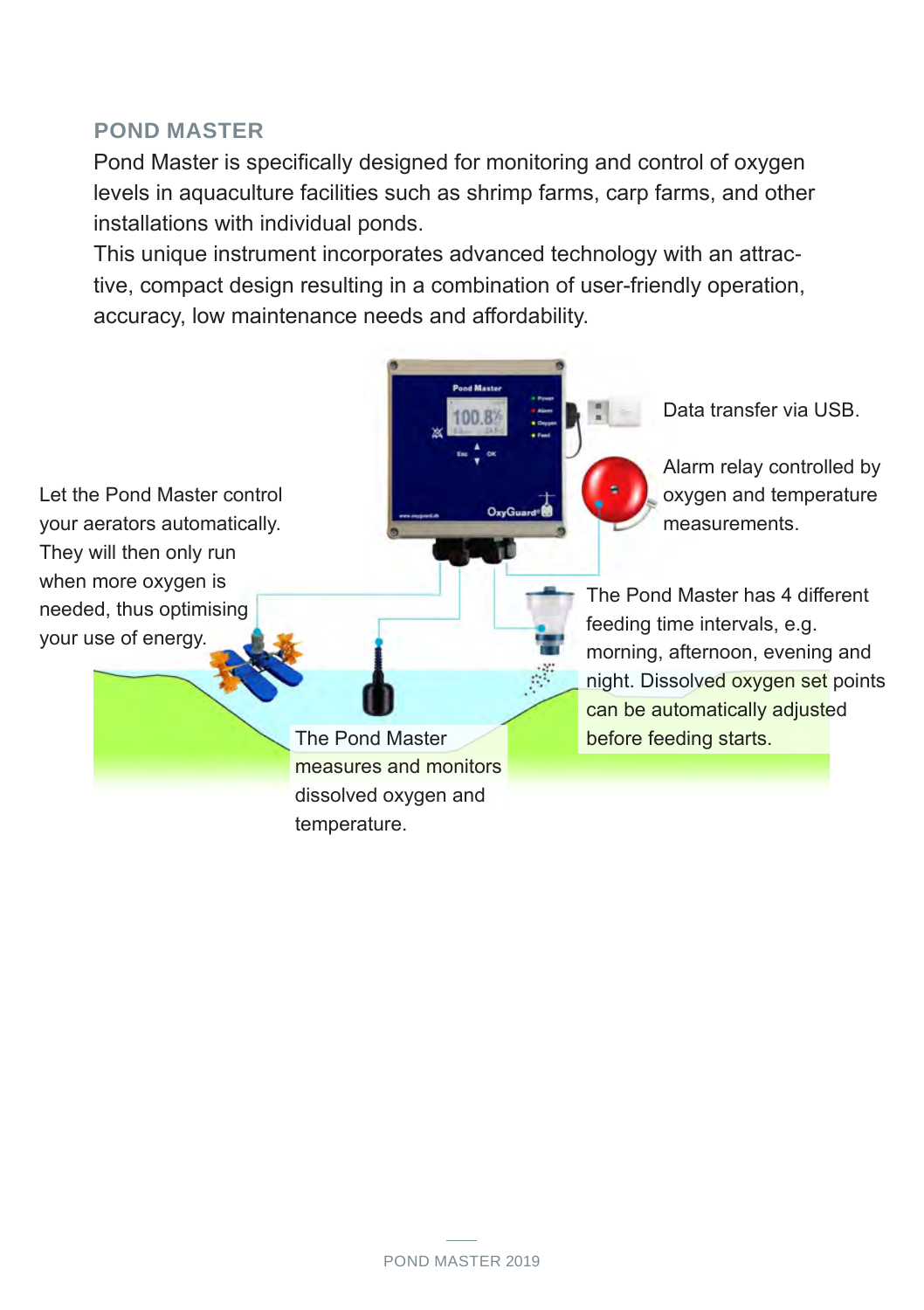#### **SPECIFICATIONER**

**Dimensions:** Diameter = 58 mm, length = 59 mm. Cable length = 7 m (standard) **Weight:** 450 g incl. cable. **Principle:** Galvanic cell, self polarising, self temperature-compensating **Output:** 2.5 to 5 millivolts per mg/l. Output impedance approx. 1 kiloOhm **Operating Conditions:** 0 to 40°C, 0-2 bar. Other on request.

#### **INSTRUMENT**

**Housing Dimensions:** Plastic enclosure, IP 65, height x width x depth 120 x 120 x 58 mm. **Supply:** 230 VAC or 110 VAC dependent on type **Fuse:** 160 mA 230V or 315 mA 110V dependent on type **Output:** 3 potential free changeover relay outputs. Contact rating 12 A 250 VAC, max 250 VA **Display:** 3½ digit LCD. **Operating temperature:** -20 to +60°C

Please note that the relay outputs are not designed to switch power devices so auxiliary relays should be used if the Pond Master is used to control large motors or similar. Please note that for long relay life transient suppressors should be used across inductive loads.